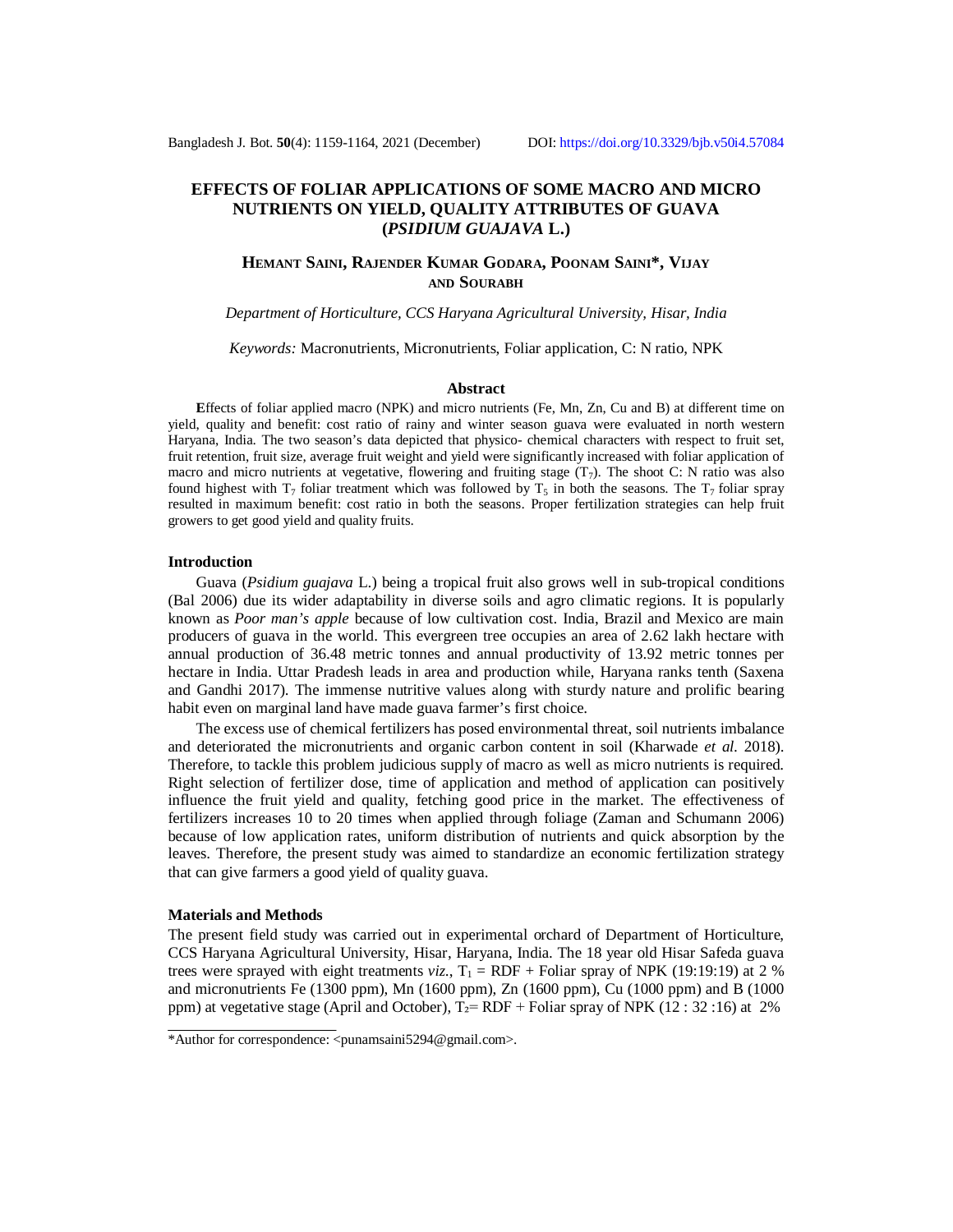and Fe (500 ppm), Mn (800 ppm), Zn (800 ppm), Cu (1000 ppm) and B (2000 ppm) at flowering stage (May and November),  $T_3 = RDF + F$ oliar spray of NPK (16:8:34) at 2 % and Fe (1200 ppm), Mn (1600 ppm), Zn (1600 ppm), Cu (1000 ppm) and B (1000 ppm) at fruiting stage (July and February),  $T_4 = T_1 + T_2$ ,  $T_5 = T_2 + T_3$ ,  $T_6 = T_1 + T_3$ ,  $T_7 = T_1 + T_2 + T_3$  and  $T_8 =$  Control (RDF). The treatments were replicated thrice with three plants in each replication and executed in randomized block design. The per cent fruit set was calculated by formula given below:

$$
Fruit set (\%) = \frac{Number of fruits set}{Total flowers counted} \times 100
$$

The per cent fruit retention was estimated on the basis of initial number of fruit set. Fruit length and breadth of ten randomly selected fruits per tree were measured with the help of digital Vernier's Callipers and the average value was calculated and expressed in centimeter (cm). The average weight was calculated by dividing the total fruit weight by a total number of fruits taken (10) and expressed in grams (g). The total fruit yield per tree was calculated by multiplying a total number of fruits per tree with average fruit weight and expressed in kg per tree. The carbohydrate: nitrogen ratio in guava shoot was calculated by dividing the total carbohydrate content by the total nitrogen content of shoot. Micro-kjeldahl method (Jackson 1973) was used for the estimation of total nitrogen content in the shoot sample and procedure of Somogyi (1952) was followed for the estimation of total carbohydrate content. The benefit: cost ratio was estimated by dividing the gross income by total input cost. The analysis and interpretation of experimental results were done by the statistical method described by Panse and Sukhatme (1985).

### **Result and Discussion**

The per cent fruit set and retention were significantly enhanced by different foliar application of macro and micro nutrients in both the seasons (Table 1). Irrespective of seasons, highest fruit setting and fruit retention were recorded in the guava trees sprayed with  $T_7$  treatment which was statistically at par with  $T_5$ ,  $T_6$  and  $T_3$ . The lowest fruit setting and fruit retention percentage were obtained in the trees treated with RDF  $(T_8)$  which was closely followed by  $T_1$ ,  $T_2$  and  $T_4$ . The presence of zinc in the treatment combination might be the reason for higher fruit retention and fruit set as it increases the synthesis of Indole Acetic Acid (IAA) which consequently improves the endogenous level of auxin at abscission zone to avoid fruit drop. The macro and micro nutrients are important constituents of nucleotides, protein, chlorophyll and enzymes which take part in various metabolic processes and have direct impact on vegetative phases of fruit (Sharma *et al.* 2013). The nitrogen nutrition might promote vegetative growth at the cost of onset of reproductive phase (Verma and Chauhan 2013). The increased fruit set and retention in guava trees as a result of foliar spray of boron might be attributed to the fact that boron helps in pollen grain germination and pollen tube development in fruit crops (Ganie *et al.* 2013). The increased fruit set by foliar application of nutrients might be due to profuse flowering resulted from improved pollen germination and proper growth of pollen tubes which facilitated the timely fertilization, before stigma became non-functional (Jat and Kacha 2014). The maximum fruit setting and retention was observed in winter season, while minimum in rainy season. The fruit set and retention was found higher in winter season as compared to rainy season because the nutrients sprayed during rainy season might have cumulative effect later on. The lower fruit set and retention percentage in rainy season might be due to humid and high temperature which affected the overall plant ecosystem that further affected photosynthates partitioning. Moreover, insect- pest infestation might have diverted the plant's energy primarily in defense mechanism.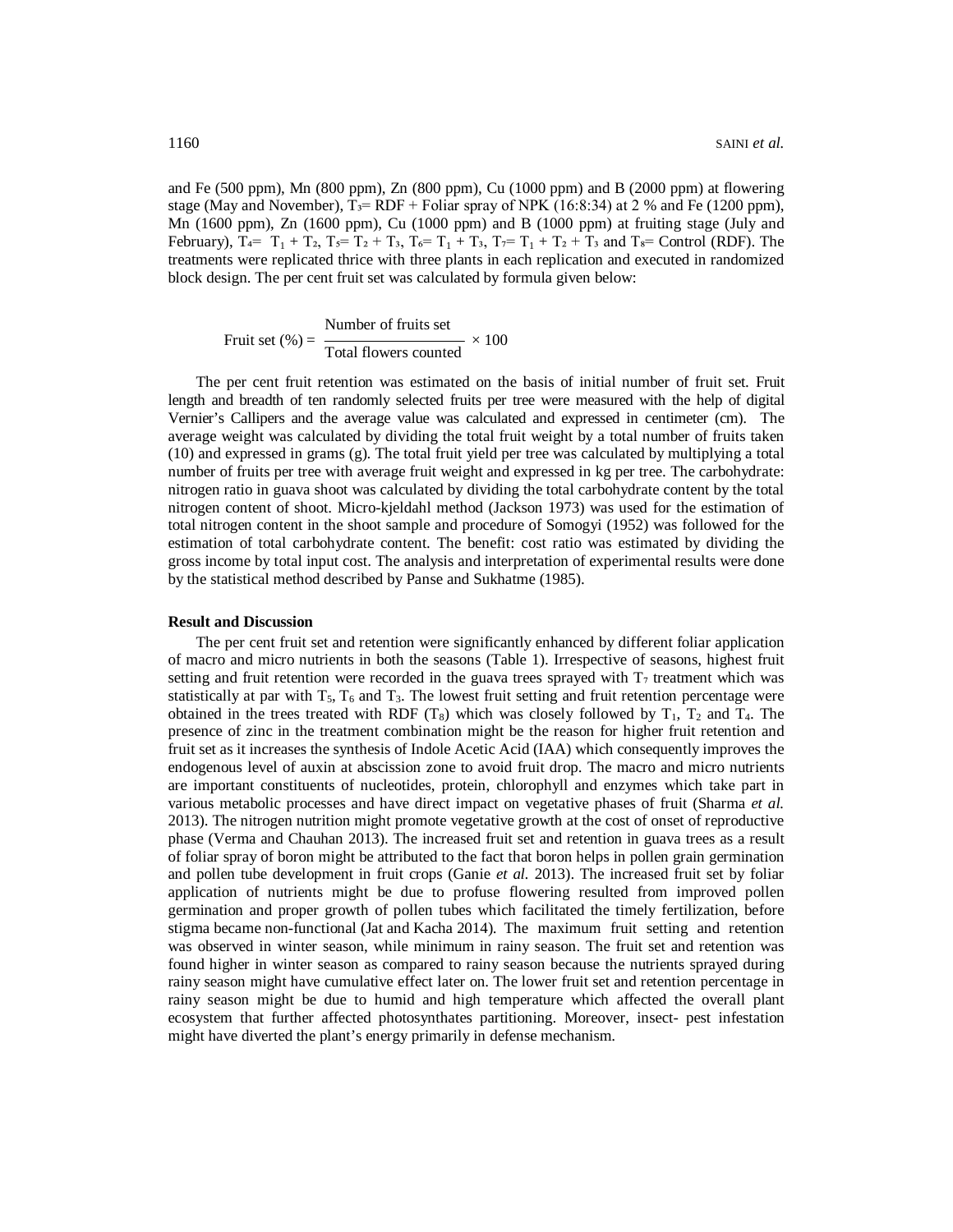| Treatments     | Fruit set $(\%)$                              |                |                                        | Fruit retention (%)                         |                |       |
|----------------|-----------------------------------------------|----------------|----------------------------------------|---------------------------------------------|----------------|-------|
|                | Rainy $(S_1)$                                 | Winter $(S_2)$ | Mean                                   | Rainy $(S_1)$                               | Winter $(S_2)$ | Mean  |
| $T_1$          | 44.96                                         | 56.02          | 50.49                                  | 46.75                                       | 56.34          | 51.55 |
| T <sub>2</sub> | 45.24                                         | 58.09          | 51.67                                  | 47.96                                       | 57.90          | 52.93 |
| T <sub>3</sub> | 47.48                                         | 59.38          | 53.43                                  | 50.02                                       | 59.78          | 54.89 |
| $\rm T_4$      | 46.89                                         | 58.97          | 52.93                                  | 48.26                                       | 58.21          | 53.23 |
| $T_5$          | 49.23                                         | 61.41          | 55.32                                  | 52.58                                       | 60.24          | 56.41 |
| $T_6$          | 49.00                                         | 60.23          | 54.62                                  | 51.16                                       | 59.94          | 55.55 |
| T <sub>7</sub> | 50.66                                         | 63.00          | 56.83                                  | 54.00                                       | 61.67          | 57.84 |
| $T_{\rm R}$    | 44.13                                         | 55.17          | 49.65                                  | 44.74                                       | 55.48          | 50.11 |
| Mean           | 47.19                                         | 59.03          |                                        | 49.43                                       | 58.69          |       |
| $CD$ at 5%     | $T = 3.75$ , $S = 2.04$ , $T \times S = NS$   |                |                                        | $T = 4.15$ , $S = 2.07$ , $T \times S = NS$ |                |       |
| $SEM \pm$      | $T = 1.30$ , $S = 0.70$ , $T \times S = 1.99$ |                | $T = 1.44$ , $S = 0.72$ , $TxS = 2.02$ |                                             |                |       |

**Table 1. Effects of foliar application of macro and micro nutrients on per cent fruit set and retention of guava cv. Hisar Safeda.**

 $T_1$ : RDF + Foliar spray of NPK (19:19:19) at 2 % and micronutrients Fe (1300 ppm), Mn (1600 ppm), Zn (1600 ppm), Cu (1000 ppm), B (1000 ppm) at vegetative stage (April and October).

 $T_2$ : RDF + Foliar spray of NPK (12:32:16) at 2 % and micronutrients Fe (500 ppm), Mn (800 ppm), Zn (800 ppm), Cu (1000 ppm), B (2000 ppm) at flowering stage (May and November).

T<sub>3</sub>: RDF + Foliar spray of NPK (16:8:34) at 2 % and micronutrients Fe (1200 ppm), Mn (1600 ppm), Zn (1600 ppm), Cu (1000 ppm), B (1000 ppm) at fruiting stage (July and February).

T4:  $T_1 + T_2$ ,  $T_5$ :  $T_2 + T_3$ ,  $T_6$ :  $T_1 + T_3$ ,  $T_7$ :  $T_1 + T_2 + T_3$ ,  $T_8$ : Control (RDF).

Effects of different nutrients sprayed at different time was found significant in enhancing the fruit length and breadth, irrespective of seasons (Table 2). The maximum length and breadth were obtained in the fruits harvested from trees sprayed with  $T_7$ , which was found to be at par with  $T_5$ and  $T<sub>6</sub>$ . The minimum length and breadth were recorded in the fruits harvested from control trees. The increase in fruit weight and size of 'Hisar Safeda' guava might be explained with the role of zinc in the synthesis of tryptophan, a precursor for indole acetic acid synthesis, which is involved

| Treatments                                                                                          | Fruit length (cm) |                                             |      | Fruit breadth (cm)                     |                                             |      |  |
|-----------------------------------------------------------------------------------------------------|-------------------|---------------------------------------------|------|----------------------------------------|---------------------------------------------|------|--|
|                                                                                                     | Rainy $(S_1)$     | Winter $(S_2)$                              | Mean | Rainy $(S_1)$                          | Winter $(S_2)$                              | Mean |  |
| $T_1$                                                                                               | 4.14              | 4.40                                        | 4.27 | 4.00                                   | 4.28                                        | 4.14 |  |
| T <sub>2</sub>                                                                                      | 4.25              | 4.37                                        | 4.31 | 4.12                                   | 4.24                                        | 4.18 |  |
| $T_3$                                                                                               | 4.39              | 4.74                                        | 4.57 | 4.24                                   | 4.55                                        | 4.40 |  |
| $T_4$                                                                                               | 4.30              | 4.50                                        | 4.40 | 4.09                                   | 4.37                                        | 4.23 |  |
| $T_5$                                                                                               | 4.69              | 5.15                                        | 4.92 | 4.50                                   | 4.98                                        | 4.74 |  |
| $T_6$                                                                                               | 4.58              | 5.00                                        | 4.79 | 4.46                                   | 4.89                                        | 4.68 |  |
| $T_7$                                                                                               | 4.80              | 5.20                                        | 5.00 | 4.76                                   | 5.08                                        | 4.92 |  |
| $T_8$                                                                                               | 4.11              | 4.39                                        | 4.25 | 3.90                                   | 4.30                                        | 4.10 |  |
| Mean                                                                                                | 4.41              | 4.72                                        |      | 4.26                                   | 4.59                                        |      |  |
| $CD$ at 5%                                                                                          |                   | $T = 0.35$ , $S = 0.18$ , $T \times S = NS$ |      |                                        | $T = 0.31$ , $S = 0.17$ , $T \times S = NS$ |      |  |
| $SEM \pm$                                                                                           |                   | $T = 0.12$ , $S = 0.06$ , $TxS = 0.17$      |      | $T = 0.11$ , $S = 0.06$ , $TxS = 0.17$ |                                             |      |  |
| $\mathbf{A}$ and $\mathbf{A}$ and $\mathbf{A}$ are the set of $\mathbf{A}$<br>$\cdots$ . m $\cdots$ |                   |                                             |      |                                        |                                             |      |  |

**Table 2. Effects of foliar application of macro and micro nutrients on fruit length (cm) and breadth (cm) of guava cv. Hisar Safeda.**

Abbreviations are similar to Table 1.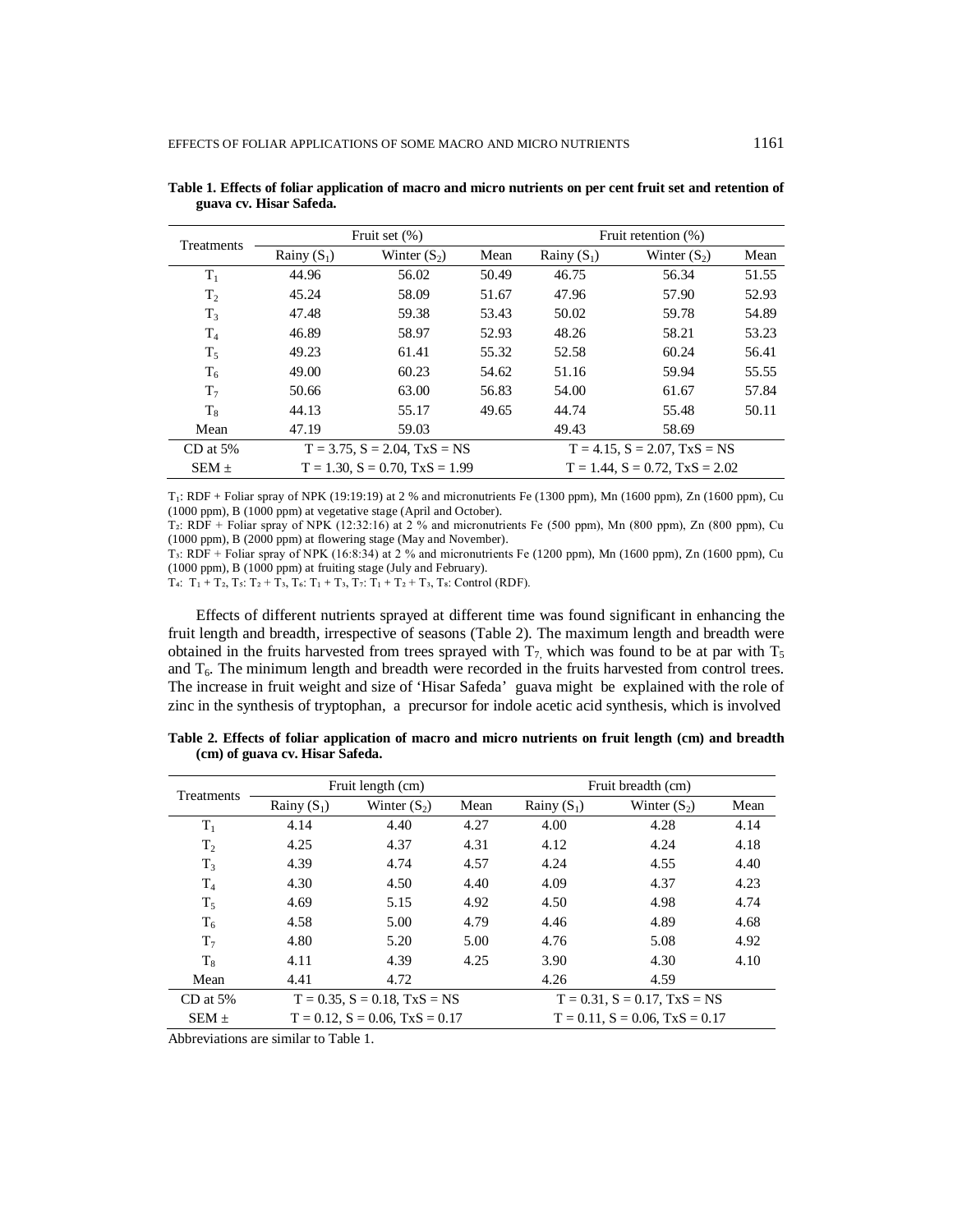in the growth and development of the fruit. The possible reason for the increase in size of guava fruit might be due to foliar feeding of nutrients and consequently rapid fruit development caused by easy availability of nutrients to the plants (Singh and Vashishtha 1997). The increase in fruit size and weight of guava might be due to increased cell division and expansion by boron application (Kumar *et al.* 2015). The maximum length and breadth were found in the fruits harvested in winter season as compared to rainy season fruits. The maximum length and breadth were observed in the fruits harvested from trees sprayed with  $T<sub>7</sub>$  treatment during winter season. The interaction effect of different foliar sprays and seasons was found non significant with fruit length and fruit breadth.

Different foliar sprays were found to be significant with respect to average fruit weight and yield (Table 3). The maximum average fruit weight and yield were obtained from the trees sprayed with  $T_7$  treatment which was statistically at par with  $T_5$  and  $T_6$ , while the minimum was recorded in control trees. Iron has important function in enzymatic systems and chlorophyll formation and consequently increased photosynthesis which finally increased the yield. In addition manganese is a minor constituent of plant chlorophyll which is responsible for photosynthesis. Higazi *et al.* (1984) also reported that guava trees treated with NPK + micronutrients each 1500 or 3000 ppm improved

|                   | guava cv. Hisar Safeda. |                            |      |                 |                |      |
|-------------------|-------------------------|----------------------------|------|-----------------|----------------|------|
| <b>Treatments</b> |                         | Average fruit weight $(g)$ |      | Yield (kg/tree) |                |      |
|                   | Rainy $(S_1)$           | Winter $(S_2)$             | Mean | Rainy $(S_1)$   | Winter $(S_2)$ | Mean |

**Table 3. Effects of foliar application of macro and micro nutrients on average fruit weight and yield of** 

| Treatments     | Average fruit weight $(g)$                    |                |                                             | Yield (kg/tree) |                |       |
|----------------|-----------------------------------------------|----------------|---------------------------------------------|-----------------|----------------|-------|
|                | Rainy $(S_1)$                                 | Winter $(S_2)$ | Mean                                        | Rainy $(S_1)$   | Winter $(S_2)$ | Mean  |
| $T_1$          | 110.95                                        | 128.95         | 119.95                                      | 44.08           | 54.80          | 49.44 |
| T <sub>2</sub> | 112.78                                        | 130.88         | 121.83                                      | 45.27           | 55.68          | 50.47 |
| $T_3$          | 118.17                                        | 139.27         | 128.72                                      | 48.02           | 60.26          | 54.14 |
| T <sub>4</sub> | 115.78                                        | 134.32         | 125.05                                      | 46.52           | 57.14          | 51.83 |
| $T_5$          | 121.78                                        | 141.69         | 131.74                                      | 49.82           | 63.83          | 56.83 |
| $T_6$          | 120.60                                        | 139.99         | 130.30                                      | 49.17           | 61.97          | 55.57 |
| T <sub>7</sub> | 124.77                                        | 145.75         | 135.26                                      | 51.63           | 65.72          | 58.68 |
| $T_8$          | 109.10                                        | 124.00         | 116.55                                      | 43.04           | 52.34          | 47.69 |
| Mean           | 116.74                                        | 135.61         |                                             | 47.20           | 58.97          |       |
| $CD$ at 5%     | $T = 8.11$ , $S = 5.05$ , $TxS = NS$          |                | $T = 4.27$ , $S = 2.14$ , $T \times S = NS$ |                 |                |       |
| $SEM \pm$      | $T = 2.82$ , $S = 1.74$ , $T \times S = 4.93$ |                | $T = 1.47$ , $S = 0.74$ , $TxS = 2.08$      |                 |                |       |

Abbreviations are similar to Table 1.

fruit physical and chemical properties. The increase in fruit weight might be due to rapid expansion in size of cells and more accumulation of sugars in sprayed fruits (Singh and Vashishtha 1997). The increase in fruit weight by various macro and micro nutrients were recorded by Sharma *et al.*  (1991) in guava. The increase in fruit weight might be due to the fast mobilization of metabolites into fruits and involvement in cell division and cell expansion as well as increased volume of intercellular space in mesocarpic cells (Brahmachari *et al.* 1997). Potassium application at higher rate might have improved the translocation of photosynthates from source to sink and ultimately yield (Verma and Chauhan 2013). The yield increased because increase in fruit set and retention on the tree consequently reduced the pre-harvest fruit drop. The winter season average fruit weight and yield were more in comparison to rainy season irrespective of different foliar sprays. The yield was not affected significantly by the interaction of different foliar sprays and seasons. The average fruit weight and yield were significantly higher in winter season because the nutrients had cumulative effect. Moreover, in winter season heavier and larger fruits were harvested due to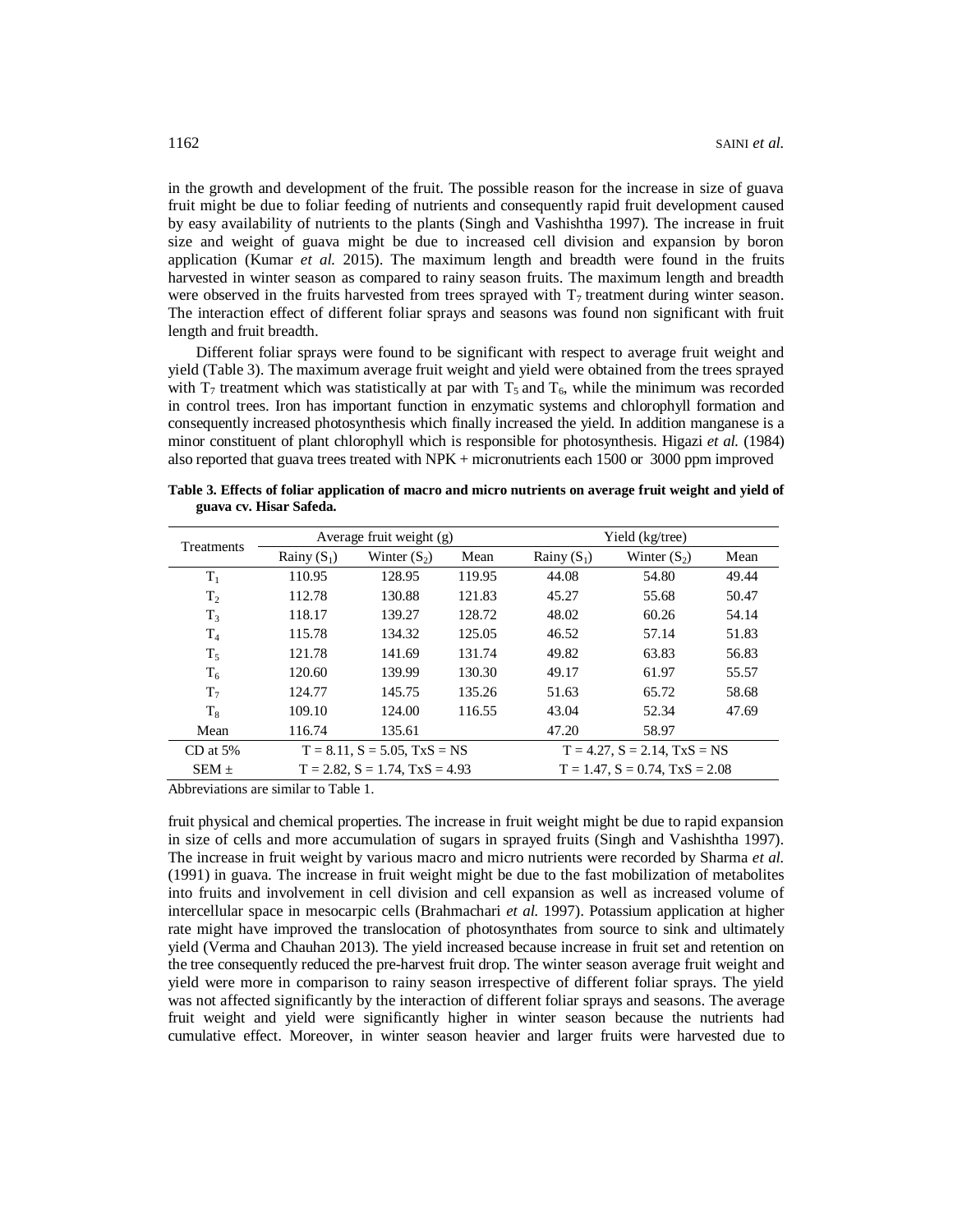congenial temperature which ultimately increased the yield as evident from the present study. Also, the increased fruit set and fruit retention percentage during winter season resulted in increased yield.

| Treatment      | Rainy $(S_1)$ | Winter $(S_2)$                         | Mean  |
|----------------|---------------|----------------------------------------|-------|
| $\rm T_1$      | 11.56         | 11.79                                  | 11.58 |
| T <sub>2</sub> | 11.40         | 12.00                                  | 11.70 |
| $T_3$          | 12.61         | 12.88                                  | 12.75 |
| T <sub>4</sub> | 12.37         | 12.84                                  | 12.60 |
| $T_5$          | 12.89         | 13.07                                  | 12.98 |
| $T_6$          | 12.47         | 12.60                                  | 12.54 |
| T <sub>7</sub> | 13.02         | 13.44                                  | 13.23 |
| $T_{\rm R}$    | 10.84         | 11.59                                  | 11.31 |
| Mean           | 12.15         | 12.53                                  |       |
| $CD$ at 5%     |               | $T = 0.94$ , $S = NS$ , $T x S = NS$   |       |
| $SEM \pm$      |               | $T = 0.32$ , $S = 0.16$ , $TxS = 0.46$ |       |
|                |               |                                        |       |

**Table 4. Effects of foliar application of macro and micro nutrients on shoot C: N ratio of guava tree cv. Hisar Safeda.**

Abbreviations are similar to Table 1.

**Table 5. Economics of foliar application of macro and micro nutrients on guava orchard cv. Hisar Safeda.**

| Treatments     | Yield    | Gross income | Total cost | $B: C$ ratio |
|----------------|----------|--------------|------------|--------------|
|                | (kg/ha)  | (Rs/ha)      | (Rs/ha)    |              |
| $T_1(Rainy)$   | 12254.24 | 169108.51    | 138490.50  | 1.22         |
| $T_1$ (Winter) | 15234.40 | 228516.00    | 138490.50  | 1.65         |
| $T_2(Rainy)$   | 12585.06 | 176190.84    | 137072.70  | 1.29         |
| $T_2$ (Winter) | 15479.04 | 232185.60    | 137072.70  | 1.69         |
| $T_3(Rainy)$   | 13349.56 | 202913.31    | 135874.50  | 1.49         |
| $T_3$ (Winter) | 16752.28 | 268036.48    | 135874.50  | 1.97         |
| $T_4$ (Rainy)  | 12932.56 | 193988.40    | 148715.10  | 1.30         |
| $T_4$ (Winter) | 15884.92 | 254158.72    | 148715.10  | 1.71         |
| $T_5(Rainy)$   | 13849.96 | 221599.36    | 146099.10  | 1.52         |
| $T_5$ (Winter) | 17744.74 | 299886.11    | 146099.10  | 2.05         |
| $T_6$ (Rainy)  | 13669.26 | 215974.31    | 147516.90  | 1.46         |
| $T_6$ (Winter) | 17227.66 | 284256.39    | 147516.90  | 1.93         |
| $T_7$ (Rainy)  | 14353.14 | 244003.38    | 157741.50  | 1.55         |
| $T_7$ (Winter) | 18270.16 | 337997.96    | 157741.50  | 2.14         |
| $T_8$ (Rainy)  | 11965.12 | 151957.02    | 127148.10  | 1.20         |
| $T_8$ (Winter) | 14550.52 | 210982.54    | 127148.10  | 1.66         |

Abbreviations are similar to Table 1.

The maximum shoot C: N ratio was recorded in the guava trees treated with  $T_7$  foliar treatment which was found statistically at par with  $T_5$ ,  $T_3$ ,  $T_4$  and  $T_6$  treatments (Table 4) and minimum in the control trees. The highest carbohydrate content in shoots might be due to the fact that boron enhanced the accumulation of carbohydrate in flowering shoots. Boron is involved in carbohydrate transport within plant. Boron ion may be associated with cell membrane where it makes a complex with sugar molecules and facilitate its passage across the membranes. The increment in the carbohydrate content was greater than the nitrogen content, accordingly the C: N